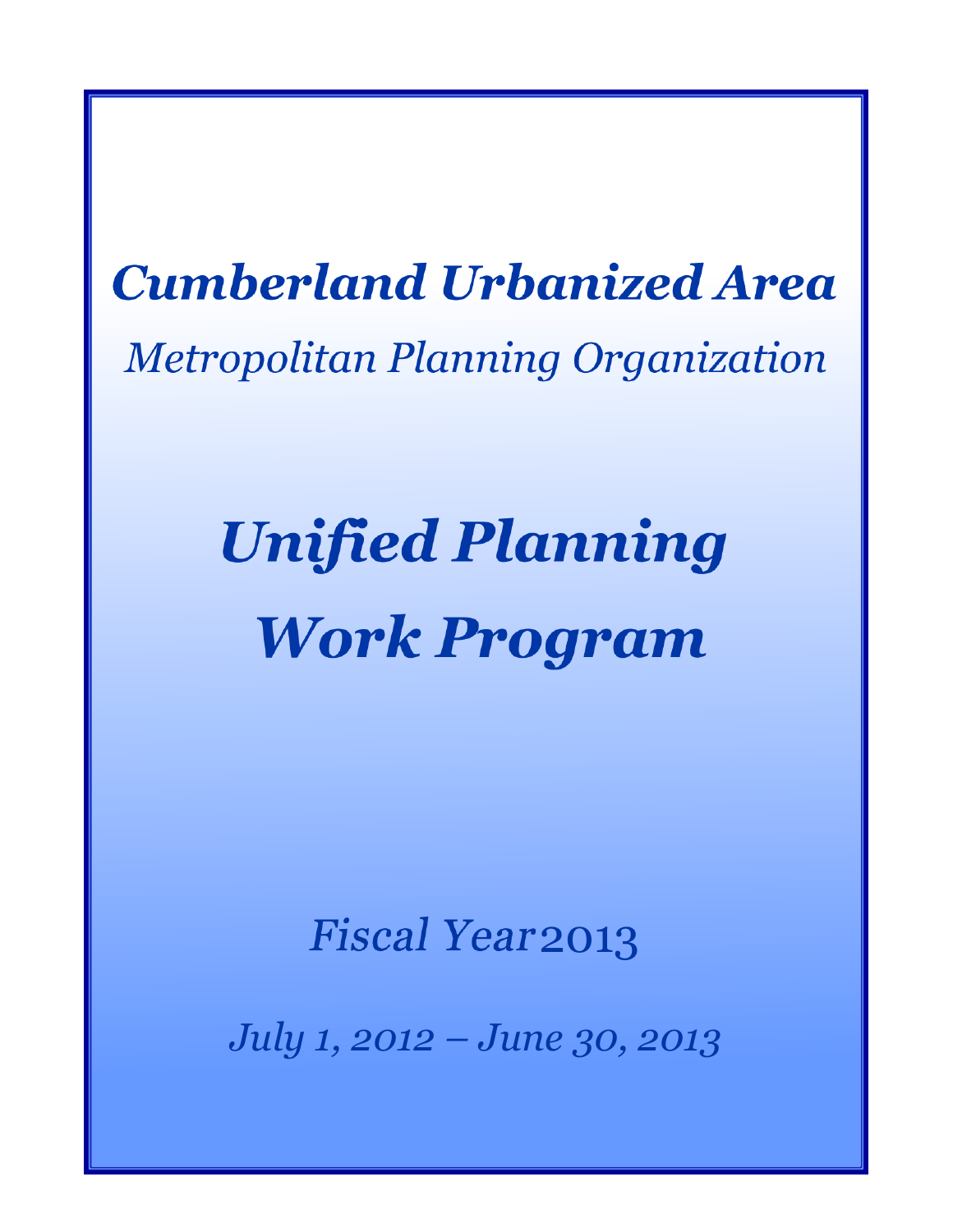### **CUMBERLAND URBANIZED AREA UNIFIED PLANNING WORK PROGRAM FY 2013**

Federal Project Number: MD-81-0007

### **Cumberland Area Metropolitan Planning Organization** Website: http://gov.allconet.org/mpo/

**MPO Coordinator: Roy Cool** email: rcool@allconet.org phone:  $(301) - 876 - 9552$ 

Transportation Planner: Siera Wigfield email: siera.wigfield@allconet.org phone: (301)-722-6360

Allegany County Office Complex 701 Kelly Road Suite 104 Cumberland, MD 21502-2803

### **Table of Contents**

|                | <b>RESOLUTION</b> |  |
|----------------|-------------------|--|
|                |                   |  |
| A.             |                   |  |
| В.             |                   |  |
| C.             |                   |  |
| $\Pi$ .        |                   |  |
| A.             |                   |  |
| 1 <sub>1</sub> |                   |  |
| 2.             |                   |  |
| B.             |                   |  |
| 1.             |                   |  |
| 2.             |                   |  |
| 3.             |                   |  |
| $\overline{4}$ |                   |  |
| 5.             |                   |  |
| 6.             |                   |  |
| 7.             |                   |  |
| 8.             |                   |  |
| 9.             |                   |  |
| 10.            |                   |  |
| 11.            |                   |  |
| III.           |                   |  |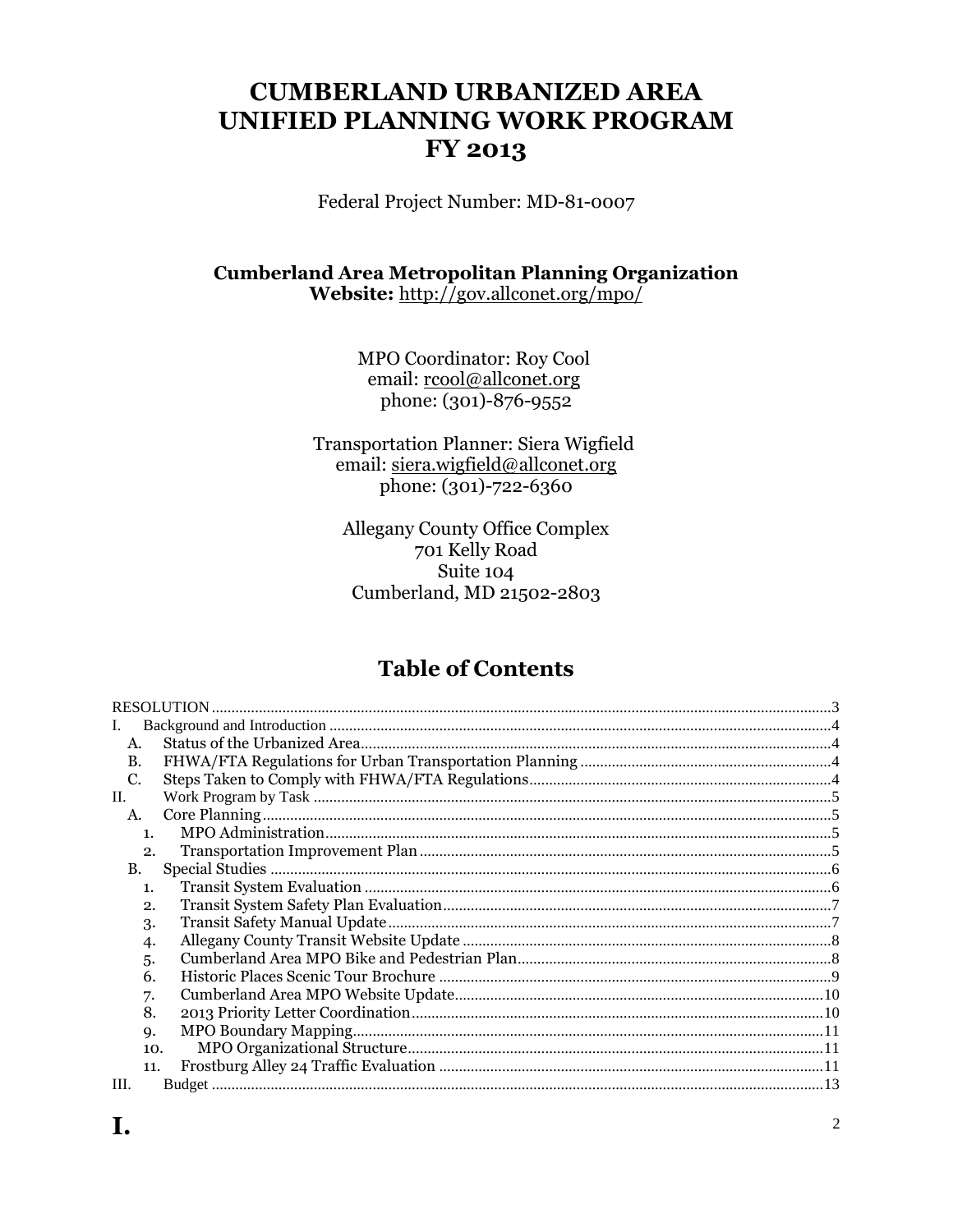#### **RESOLUTION**

No.

<span id="page-2-0"></span>Resolution endorsing the Draft Fiscal Year 2013 Unified Planning Work Program, approving its submission to both the Federal Transit Administration and the Federal Highway Administration.

WHEREAS, the Cumberland Area Metropolitan Planning Organization was established to manage and provide policy direction to the Unified Planning Program in accordance with Federal requirements, and the Allegany County Commissioners have been designated as the temporary Metropolitan Planning Organization for this area as approved by Maryland Governor Harry Hughes on May 17, 1982; and

WHEREAS, the staff of the Maryland Department of Transportation and the Allegany County Department of Community Services, have together prepared a draft work program and budget for Fiscal Year 2013 in compliance with applicable Federal programs and regulations; and

 WHEREAS, the Draft Fiscal Year 2013 Unified Planning Work Program was posted on line for thirty day public comment period on June 4, 2012.

NOW, THEREFORE, BE IT RESOLVED that the Allegany County Commissioners acting as the temporary Cumberland Area Metropolitan Planning Organization endorses the Draft Fiscal Year 2013 Unified Planning Work Program; approves its submission to the appropriate Federal agencies, contingent on no significant public comment; and declares its intent to enter into contractual arrangements to be effective July 4, 2012, as necessary to carry out the work, with the understanding that if the work program and budget is revised through negotiations with Federal funding agencies it will be subject to approval by the Cumberland Area Metropolitan Planning Organization.

ADOPTED THIS  $\mathcal{Z}$  day of  $\mathcal{Q}$  and  $\mathcal{Y}$ . 2012.

COUNTY COMMISSIONERS OF ALLEGANY COUNTY, MARYLAND

 $\sim$ 

Michael W. McKay, Preside

 $\mu$ 

V. Brodie, Jr., Commissioner

unum 1 V anny

William R. Valentine, Commissioner

ATTEST: \_\_\_\_\_\_\_\_\_\_\_\_\_\_\_\_\_\_\_\_\_\_\_\_\_\_\_\_\_\_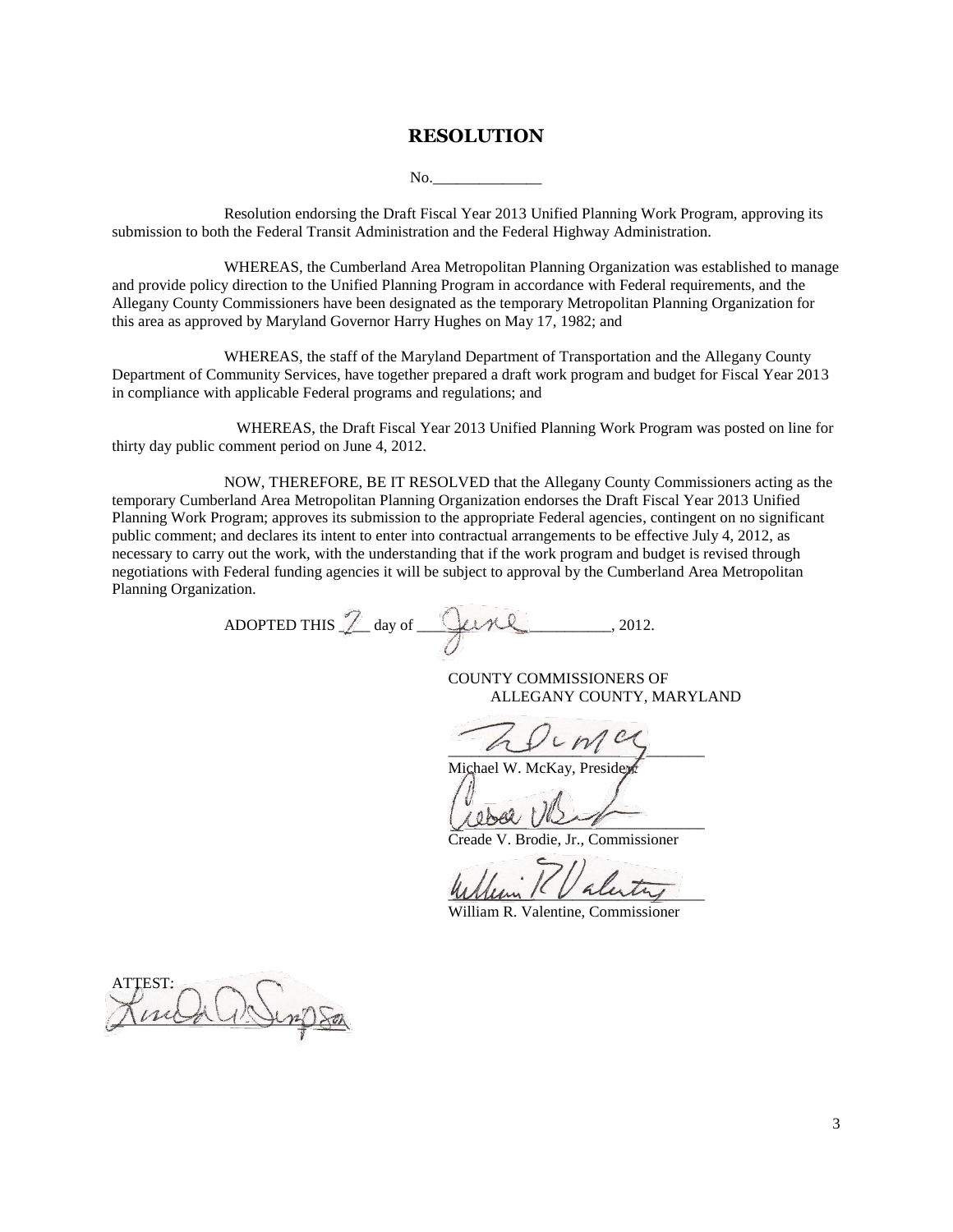### <span id="page-3-1"></span><span id="page-3-0"></span>**I. Background and Introduction**

### *A. Status of the Urbanized Area*

The Cumberland Urbanized Area as defined by the U.S. Census in 1980 and 1990 included portions of Allegany County Maryland and Mineral County West Virginia. The Maryland portion included Cumberland and Frostburg and the surrounding areas. The requirement for classification as an urbanized area is a population of at least 50,000. The population of the urbanized area in 1980 was approximately 59,000, and in 1990 it declined to 54,655. In 2000 the population decreased 4.87% to 52,115 and in 2010 the population decreased 0.42% to 51,899.

### <span id="page-3-2"></span>*B. FHWA/FTA Regulations for Urban Transportation Planning*

Since the 1960's, the federal government has established urban transportation planning requirements in all metropolitan areas, as a prerequisite to the approval of federal funding (23 CFR Part 450 and 49 CFR Part 613). The regulations require a continuing, comprehensive and cooperative (3-C) planning process in all urbanized areas of more than 50,000.

The Federal Highway Administration (FHWA) and the Federal Transit Administration (FTA) of the U.S. Department of Transportation issued amendments effective June 30, 1983 to their existing regulations governing urban transportation planning under FHWA and FTA grant programs. These amendments were partially intended to simplify administration of the planning process for urbanized areas under 200,000 population such as the Cumberland area.

In 1991 the Intermodal Surface Transportation Efficiency Act (ISTEA) was passed. This act revised some of the established regulations and procedures and placed a new emphasis on Metropolitan Planning Organizations. As part of this Act the MPO planning process has been more specifically defined and new planning requirements have been prescribed.

In 1998 the Transportation Equity Act for the 21st Century (TEA-21) was passed continuing the initiatives of the 1991 Act, and adding several new provisions and programs.

In 2005 the Safe Accountable, Flexible, Efficient Transportation Equity Act: A Legacy for Users (SAFETEA-LU) was passed. This Act which provides for the Country's largest surface transportation investment ever retained most of the planning provisions of the previous legislation and added several new metropolitan transportation planning requirements.

### *C. Steps Taken to Comply with FHWA/FTA Regulations*

<span id="page-3-3"></span>The Allegany County Commissioners, acting in their role as the temporary Metropolitan Planning Organization (MPO), annually approve and amend as appropriate the Transportation Improvement Program as required by U.S. DOT, to be eligible to receive funding for the region's transportation projects.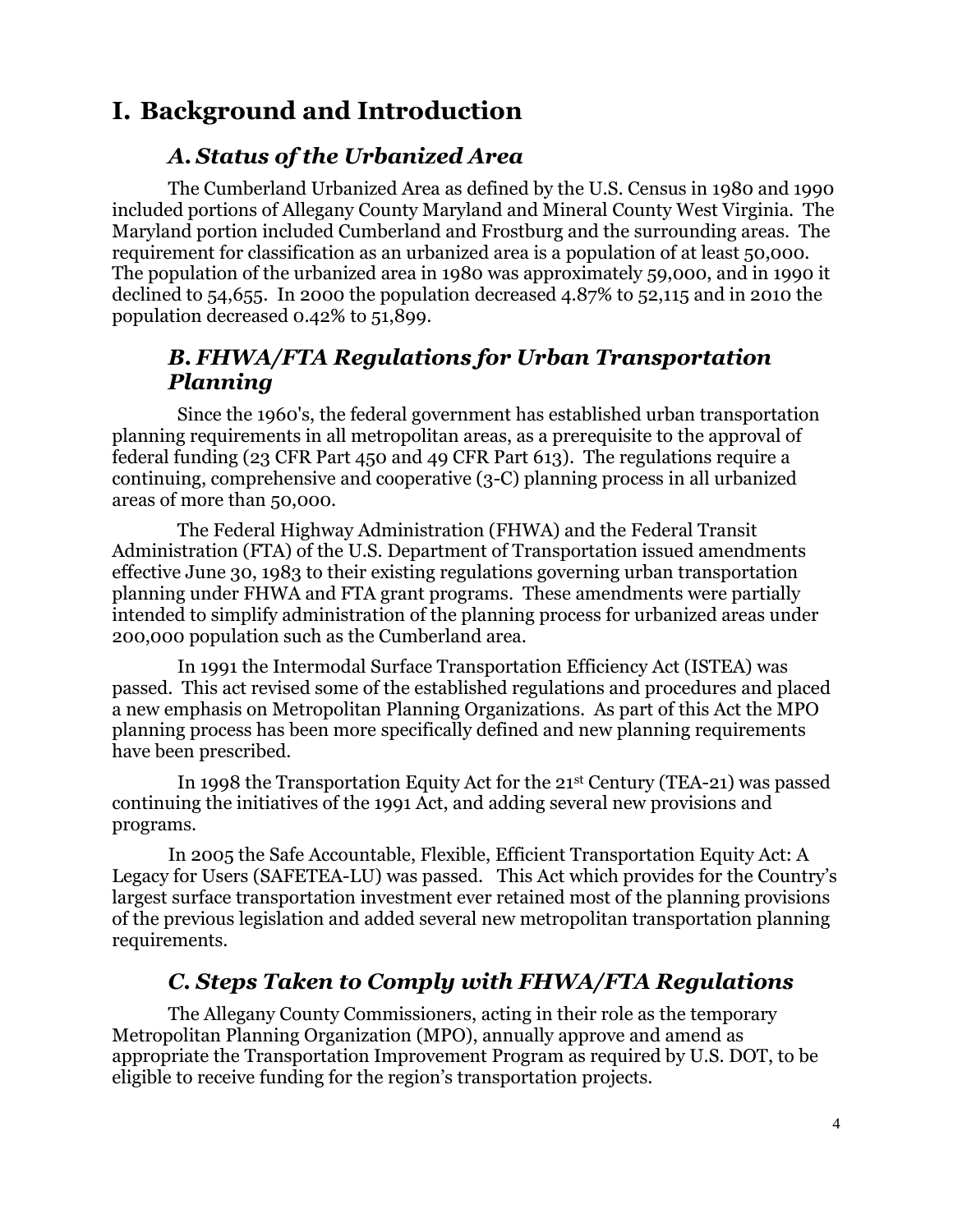### <span id="page-4-1"></span><span id="page-4-0"></span>**II. Work Program by Task**

### <span id="page-4-2"></span>*A. Core Planning*

### **1. MPO Administration**

Ongoing \$16,000.00

- Objectives: This is a continuing task and includes all necessary coordination and administration associated the performance of the urban transportation planning process through this Unified Planning Work Program. Included in this activity is the coordination between federal, state, county and municipal levels of government by the MPO. This task also includes the following sub-tasks:
	- Participation in and attendance at meetings of the Association of Metropolitan Planning Organizations.
	- Development of the FY 2014 Unified Planning Work Program.

| Previous Work: | This is an ongoing or continuing task.  |
|----------------|-----------------------------------------|
| End Products:  | - FY 2014 Unified Planning Work Program |
| Staffing:      | Jointly by MDOT & MPO.                  |

### **2. Transportation Improvement Plan**

<span id="page-4-3"></span>

| Ongoing        | \$2,000.00                                                                                                                                                                                                                                                                                    |
|----------------|-----------------------------------------------------------------------------------------------------------------------------------------------------------------------------------------------------------------------------------------------------------------------------------------------|
| Objectives:    | To develop the Cumberland Urbanized Area<br>Transportation Improvement Program (TIP) for FY<br>2013-FY 2016 as specified by the Federal urban<br>transportation planning requirements.                                                                                                        |
| Previous Work: | FY 2012 – FY 2015 Transportation Improvement<br>Program.                                                                                                                                                                                                                                      |
| Methodology:   | Compile a comprehensive list of federally funded<br>transportation improvements recommended for<br>implementation during the 4 year program period.<br>The document will represent the region's<br>transportation priorities and include realistic<br>financially constrained cost estimates. |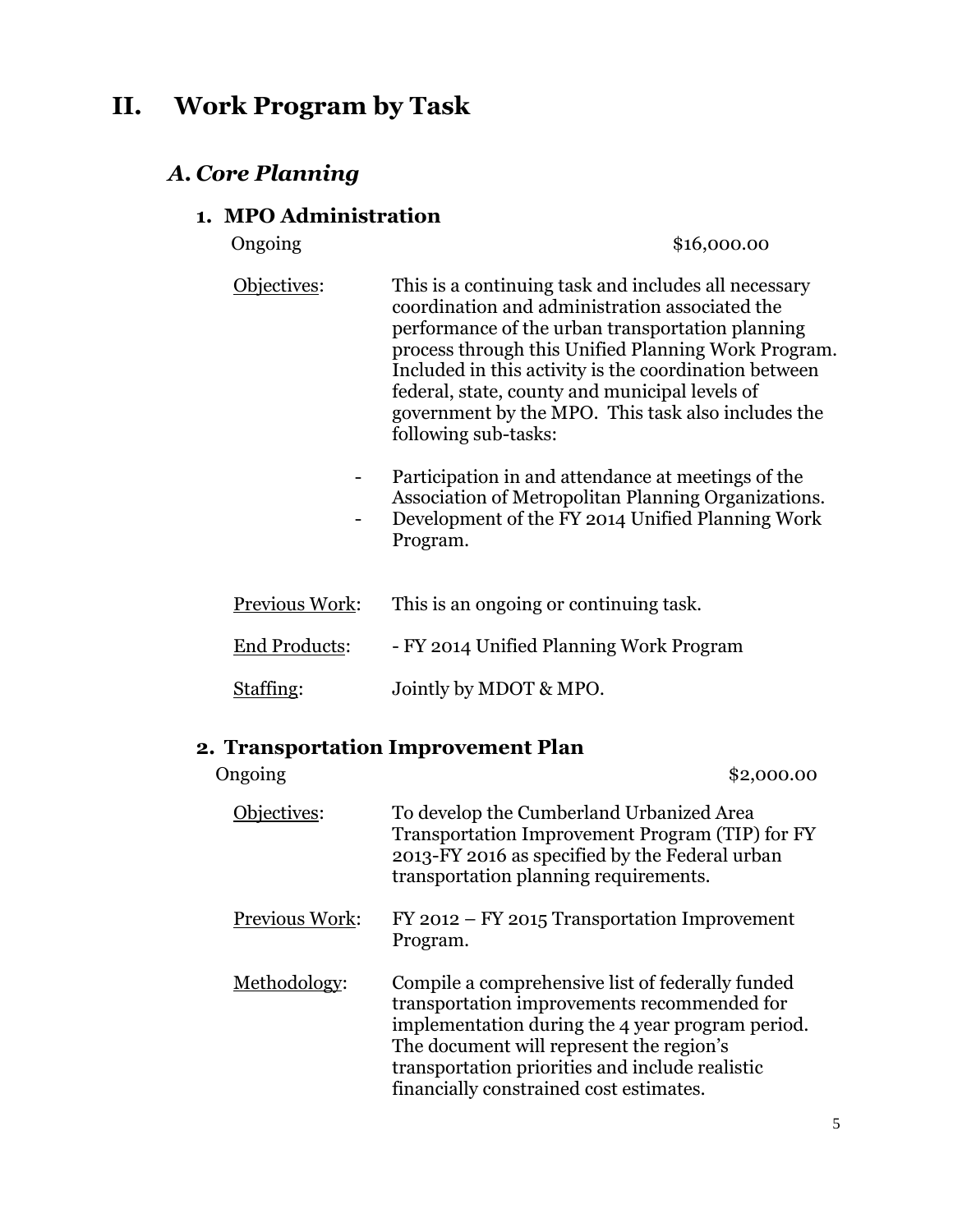| <b>End Product:</b> | FY 2013 - FY 2016 Cumberland Urbanized Area<br>Transportation Improvement Program.                                                                                                                                                                                                 |
|---------------------|------------------------------------------------------------------------------------------------------------------------------------------------------------------------------------------------------------------------------------------------------------------------------------|
| Staffing:           | Jointly by MDOT & MPO.                                                                                                                                                                                                                                                             |
| Methodology:        | In addition to the sub-tasks mentioned above this task<br>includes the day-to-day operation of the MPO<br>including but not limited to compliance with requests<br>for data and the preparation of presentations to the<br>MPO policy body (The Allegany County<br>Commissioners). |

### <span id="page-5-1"></span><span id="page-5-0"></span>*B. Special Studies*

## **1. Transit System Evaluation**

| Ongoing               | \$16,075.00                                                                                                                                                                                                                                                                    |
|-----------------------|--------------------------------------------------------------------------------------------------------------------------------------------------------------------------------------------------------------------------------------------------------------------------------|
| Objectives:           | To assemble data that meets the standards set by the<br>Federal Transit Administration (FTA) for use in the<br>National Transit Database on ridership, mileage and<br>other characteristics of the Allegany County Transit<br>System within the Cumberland Urbanized Area.     |
| <b>Previous Work:</b> | Previously limited statistical data was collected and<br>tabulated. This task will formalize and refine the<br>collection, tabulation, storage and analysis of the<br>transit system statistical data.                                                                         |
| Methodology:          | Evaluate the format for the collection and analysis of<br>data that was used in FY 2012. Revise collection and<br>analysis tools as appropriate.                                                                                                                               |
|                       | Various service indicators of performance will be<br>considered and data will be collected including<br>ridership by route and time of day, vehicle route miles<br>traveled, total vehicle miles, hours of operation, cost<br>per route mile, revenue by route and other data. |
| <b>End Product:</b>   | Statistical reports to support the National Transit<br>Database Annual Report and to serve as a basis for<br>service evaluation and route planning. This is an<br>ongoing task.                                                                                                |
| Staffing:             | <b>MPO</b>                                                                                                                                                                                                                                                                     |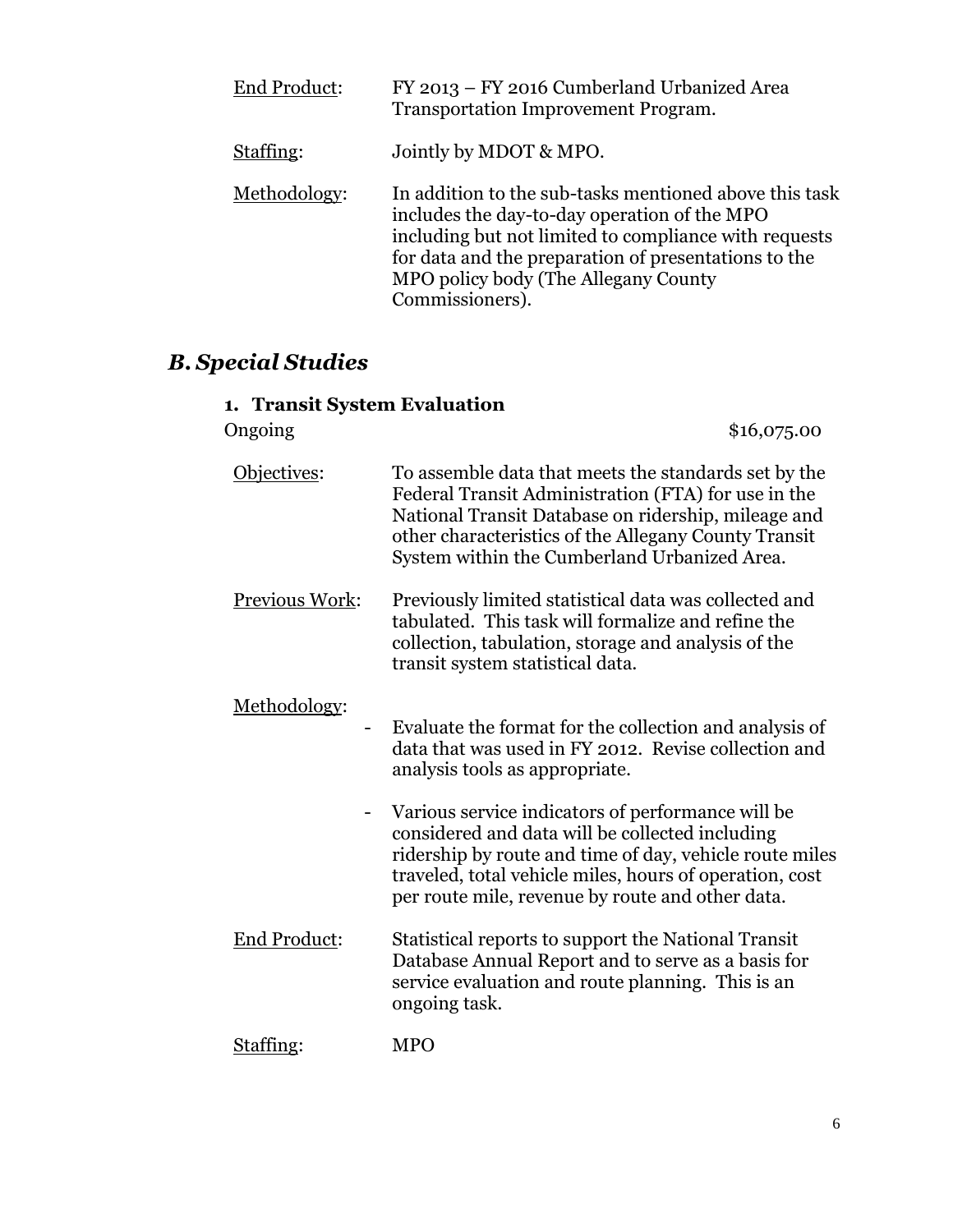### <span id="page-6-0"></span>**2. Transit System Safety Plan Evaluation**

Ongoing \$5,000.00

| Objectives:           | A task in the FY 2013 Cumberland Urbanized Area Unified<br>Planning Work Program provided for the updating of the<br>Transit System Safety Plan to address the additions that were<br>made to the system using ARRA funding. The plan update will<br>be completed by the end of FY 2013. The purpose of this task<br>is to complete a preliminary evaluation and assessment of the<br>actions taken based on the recommendations from the FY<br>2012 update. |
|-----------------------|--------------------------------------------------------------------------------------------------------------------------------------------------------------------------------------------------------------------------------------------------------------------------------------------------------------------------------------------------------------------------------------------------------------------------------------------------------------|
| <b>Previous Work:</b> | The September 2006 Transit System Safety, Security and<br>Emergency Preparedness Plan, and the annual updates.                                                                                                                                                                                                                                                                                                                                               |
| Methodology:          | The consultant that developed the Transit System Safety Plan<br>will assess and evaluate the effectiveness of the<br>recommendations that have been implemented as a result of<br>the plan. Findings will be documented and if necessary<br>modifications to the actions and improvements will be<br>proposed.                                                                                                                                               |
| End Product:          | A report that evaluates the effectiveness of the Allegany<br>County Transit System Updated Safety Plan.                                                                                                                                                                                                                                                                                                                                                      |
| Staffing:             | <b>MPO</b> and Consultants.                                                                                                                                                                                                                                                                                                                                                                                                                                  |

### <span id="page-6-1"></span>**3. Transit Safety Manual Update**

December 30, 2012 \$2,000.00 Objectives: The Maryland Transit Administration requires all Locally Operated Transits to have a Safety Manual. Allegany County Transit's manual was written in 2005. To better address current operations and safety practices the manual will be updated. Previous Work: The September 2005 Allegany County Transit Safety Manual. Methodology: The MPO planners will review the current manual and other safety manuals used at Maryland Transit Administration's Locally Operated Transits. Findings will be documented and the manual will be updated and presented to the staff. End Product: An updated Allegany County Transit Safety Manual, and a presentation to Transit Staff. Staffing: MPO.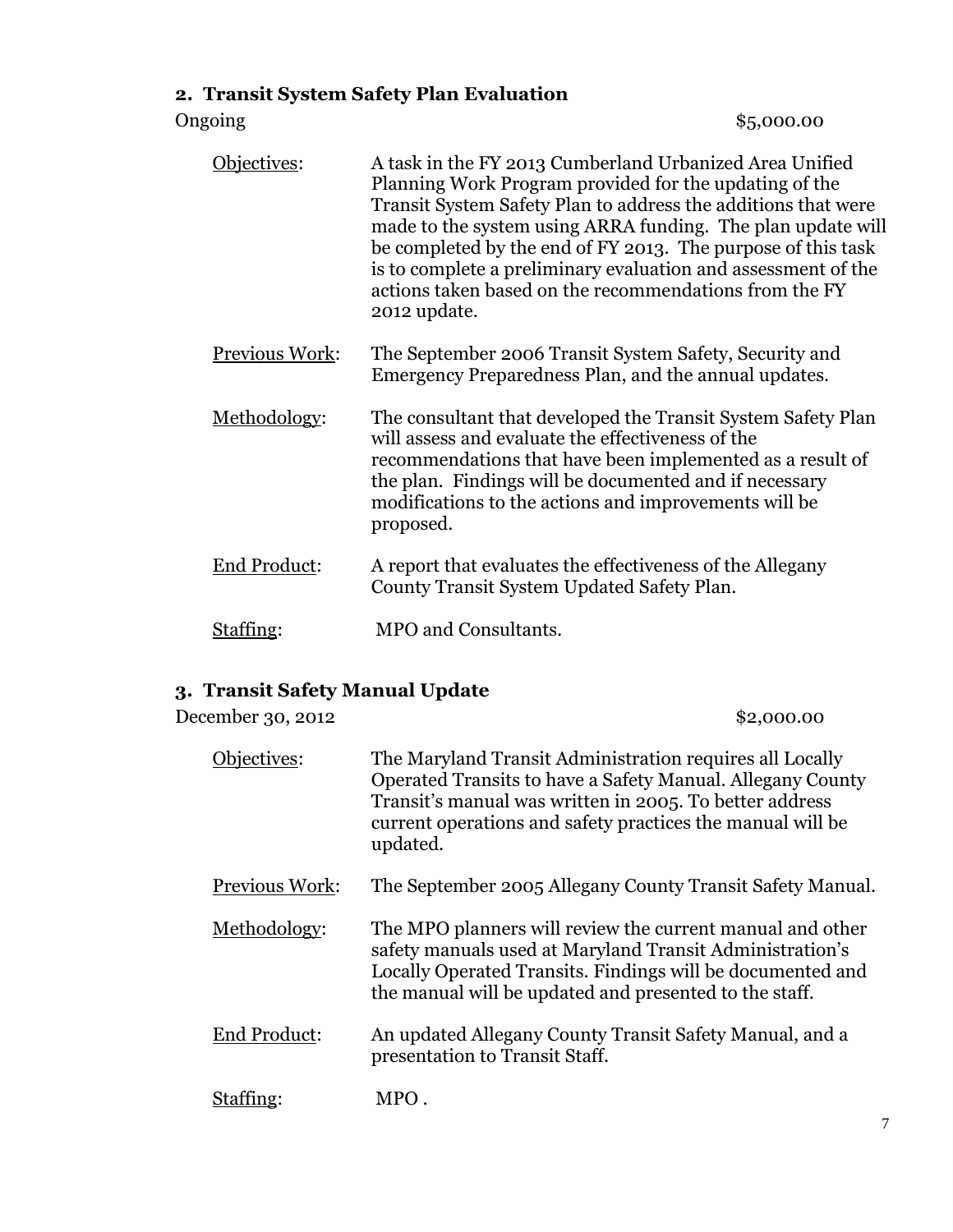### <span id="page-7-0"></span>**4. Allegany County Transit Website Update**

| January 30, 2013    | \$2,000.00                                                                                                                                                                                                                |
|---------------------|---------------------------------------------------------------------------------------------------------------------------------------------------------------------------------------------------------------------------|
| Objective:          | In FY 2013 the Transit Development Plan shall be complete.<br>The TDP proposes changes in schedules and route design.<br>Therefore the transit will need their website, general transit<br>feed, and ride guides updated. |
| Previous Work:      | Google Transit Project, Web 2.0 integration from FY 2012<br>UPWP.                                                                                                                                                         |
| Methodology:        | MPO staff will update the website and schedules with the<br>assistance of Allegany County Transit and Allegany County's<br><b>Information Technology Department.</b>                                                      |
| <b>End Product:</b> | An Allegany County Transit website and schedules which are<br>up to date and enhance user's experience.                                                                                                                   |
| Staffing:           | MPO                                                                                                                                                                                                                       |

### <span id="page-7-1"></span>5. **Cumberland Area MPO Bike and Pedestrian Plan**

*November 1, 2012* \$12,000.00

| iective:       | Compile a Master Comprehensive Bike and Pedestrian Plan for<br>Cumberland Area MPO, including Allegany County and<br>Mineral County. The main purpose of the study is to facilitate<br>connectivity of trail and bikeways throughout the area. The<br>conclusions of the study will include a prioritized task list<br>aimed at improving connectivity and non-motorized<br>transportation in the area. This task list will be used when<br>funds are available for such projects. Public input will be<br>required to complete the plan. |
|----------------|-------------------------------------------------------------------------------------------------------------------------------------------------------------------------------------------------------------------------------------------------------------------------------------------------------------------------------------------------------------------------------------------------------------------------------------------------------------------------------------------------------------------------------------------|
| Previous Work: | Long Range Plan, Transportation Improvement Plan, Allegany<br>County Comprehensive Plan, Allegany County Bike and<br>Pedestrian Needs Assessment (2011), City of Cumberland<br>Trails and Bikeways Master Plan, and Maryland DOT Bicycle<br>and Pedestrian Access Master Plan,                                                                                                                                                                                                                                                            |
| Methodology:   | -Examine at how residents and visitors could walk or ride a<br>bicycle to area destinations as well as the recreational<br>opportunism for bicyclists and pedestrians.                                                                                                                                                                                                                                                                                                                                                                    |
|                | -Involve the community's and representatives for the bicycling                                                                                                                                                                                                                                                                                                                                                                                                                                                                            |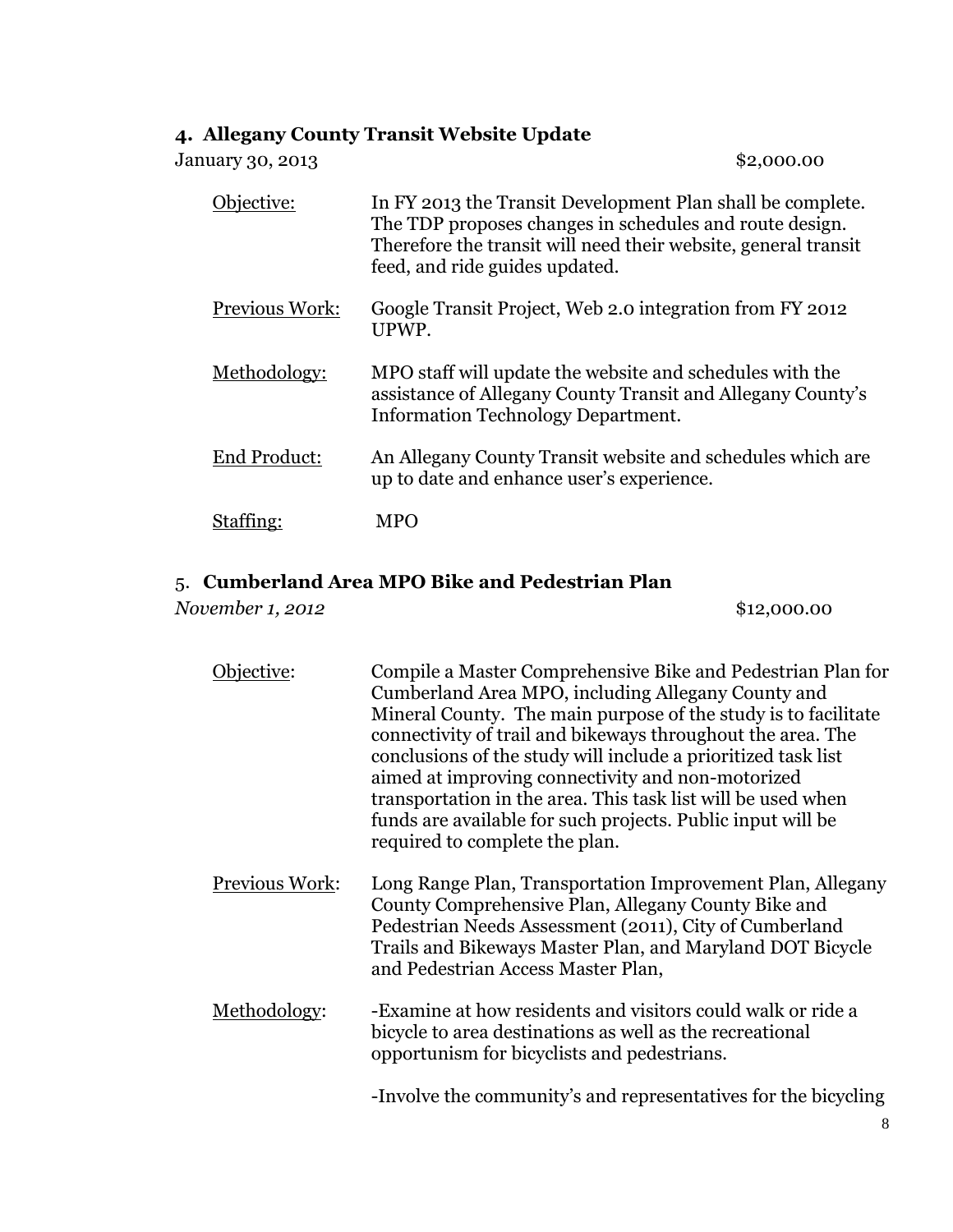and pedestrian community for input during development meetings to bring up current concerns and future developments.

-Develop Master Plan, with tasks and subtasks, which should include priorities of land acquisition, construction projects, and sources of available funding, signage, bike and pedestrian facility plans.

End Product: The Master Plan examines how current and proposed trails can be made continuous, despite the jurisdictional boundaries in the Cumberland Area Metropolitan Planning Region. The plan shall include actions and projects that may include street and safety improvements, land acquisition, s, signage, and bicycle and pedestrian facility designs. The goal of this plan is to obtain a comprehensive trail network through the MPO Area.

Staffing: MPO and consultant

### <span id="page-8-0"></span>6. **Historic Places Scenic Tour Brochure**

*June 30, 2013* \$8,000.00

| Objective:     | Using the Maryland Inventory of Historic Properties and the<br>National Register of Historic Places, historically significant<br>sites in Allegany County will be identified, and a scenic<br>route(s) will be highlighted to draw attention to the County's<br>rich history. Findings will be in a plan explaining how the<br>route was evaluated and the sites were selected. A draft<br>brochure will be made for the County to consider publishing. |
|----------------|---------------------------------------------------------------------------------------------------------------------------------------------------------------------------------------------------------------------------------------------------------------------------------------------------------------------------------------------------------------------------------------------------------------------------------------------------------|
| Previous Work: | Long Range Plan, Transportation Improvement Plan, Allegany<br>County Comprehensive Plan, City of Cumberland<br>Comprehensive Plan, Allegany County Historic Sites Survey<br>for Maryland Historical Trust, and nominations to the<br>National Register of Historic Places.                                                                                                                                                                              |
| Methodology:   | -Review current Historic Places, Historic Routes and Passages,<br>Scenic Byways.<br>-Select historically significant sites.<br>- Connect sites with a scenic route to view historic places<br>including interpretive history.<br>-Draft a brochure to guide public along interpretive Scenic<br>Historic Route.                                                                                                                                         |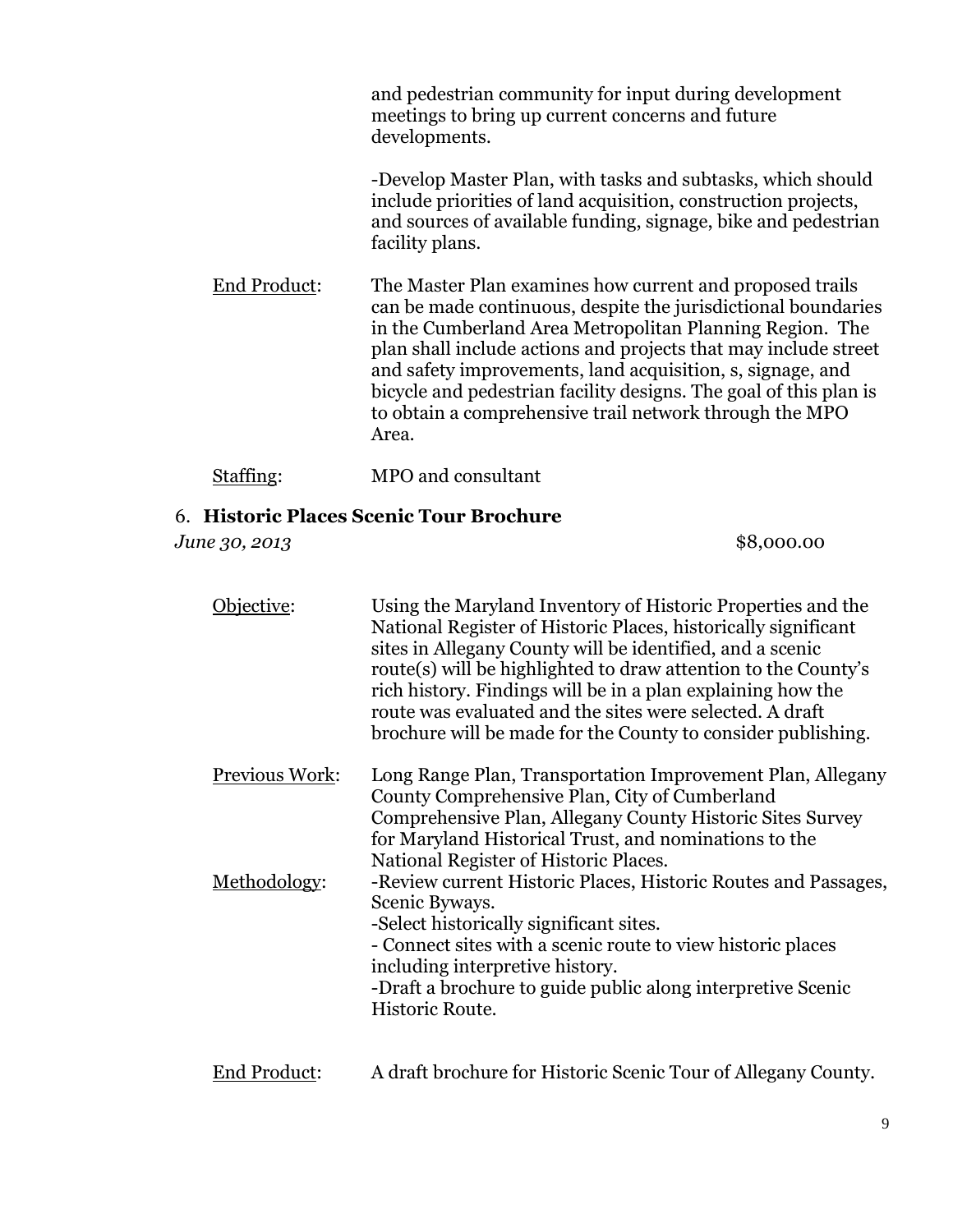| Staffing: | <b>MPO</b> |
|-----------|------------|
|           |            |

### <span id="page-9-0"></span>7. **Cumberland Area MPO Website Update**

*June 30, 2013* \$8,000.00

Objective: Cumberland Area MPO's website layout was created in 2006. The website needs enhancements to better support public participation, sharing MPO's documents and announcing upcoming MPO meetings and hearings. Previous Work: 2006 MPO website creation From the FY 2007 UPWP. Methodology: -Review other similarly sized MPO websites, for special and useful features to include. - Update MPO links, and methods of displaying documents and announcements. End Product: A Cumberland Area MPO website with more resources and ways for the community to respond and participate to MPO actions and documents. Staffing: MPO

### <span id="page-9-1"></span>8. **2013 Priority Letter Coordination**

*April 1, 2013* \$3,872.00

Objective: Allegany County is required to coordinate with the local jurisdictions when requesting projects for Maryland Department of Transportation to consider on Consolidated Transportation Plan. The MPO staff will assist Allegany County in coordinating and compiling the projects for the priority letter. **Previous Work:** Transportation Improvement Program, Long Range Transportation Plan. Methodology: - Review the prior year's priority letter submission. -Meet with the county and the local jurisdictions to begin selecting projects, in December 2012. -As local jurisdictions for projects by February 1, 2013. -Meet again with local jurisdictions to decide upon priority project order, before March 1, 2013. -Share priority letter with State Delegates, County Commissioners, and Local mayors, and request their support.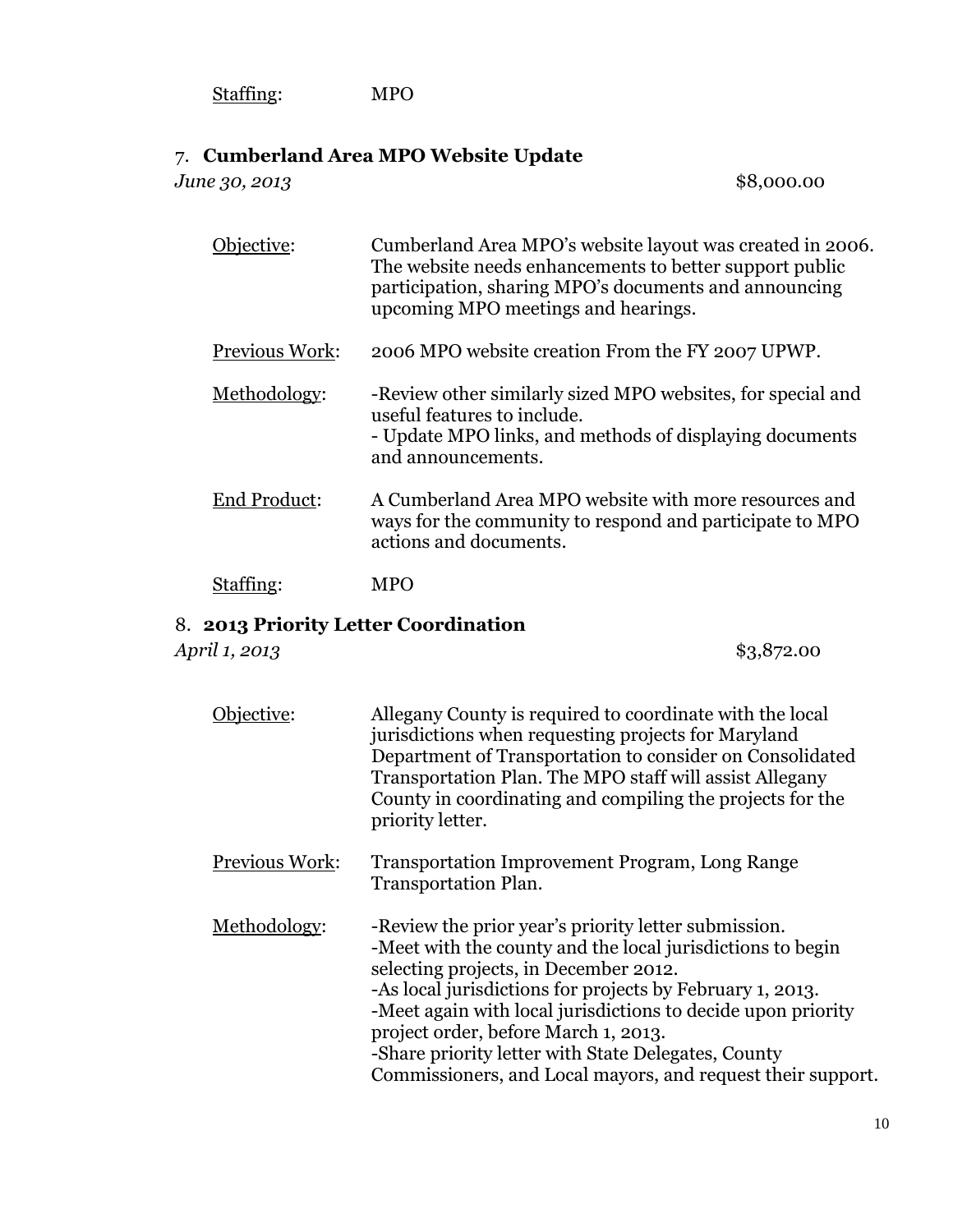| End Product: | The 2013 Priority Letter to the Maryland Secretary of           |
|--------------|-----------------------------------------------------------------|
|              | Transportation for Allegany County and the local jurisdictions. |
|              |                                                                 |

Staffing: MPO

### <span id="page-10-0"></span>9. **MPO Boundary Mapping**

*June 30, 2013* \$5,000.00

| Objective:     | Coordinate with the Maryland Department of Transportation<br>and local jurisdictions to determine the Urbanized Area<br>Boundary for the Cumberland Urbanized Area |
|----------------|--------------------------------------------------------------------------------------------------------------------------------------------------------------------|
| Previous Work: | 2000 Cumberland Urbanized Area Boundary                                                                                                                            |
| Methodology:   | -Review proposed 2010, released on March 2012<br>-Recommend boundary changes to MDOT<br>- MDOT submits boundary to FHWA for approval before June<br>2014           |
| End Product:   | Revised 2010 Cumberland Urbanized Area Boundary                                                                                                                    |
|                | MPO, local municipalities, and MDOT                                                                                                                                |

### <span id="page-10-1"></span>10. **MPO Organizational Structure**

*June 30, 2013* \$8,000.00

| ective•               | The Board of County Commissioners of Allegany County<br>Maryland has been the temporary Cumberland Area MPO<br>since 1982. An evaluation of the organizational structure is<br>needed to create a permanent Cumberland Area MPO. |
|-----------------------|----------------------------------------------------------------------------------------------------------------------------------------------------------------------------------------------------------------------------------|
| <b>Previous Work:</b> | <b>NA</b>                                                                                                                                                                                                                        |
| Methodology:          | -Review the laws regarding MPO Structure<br>-Review similarly sized and multi-state MPO structures<br>-Propose MPO structure and meeting schedule.                                                                               |
| End Product:          | A new Cumberland Area MPO structure.                                                                                                                                                                                             |
|                       | MPO, MDOT and local municipalities.                                                                                                                                                                                              |

### <span id="page-10-2"></span>11. **Frostburg Alley 24 Traffic Evaluation**

*June 30, 2013* \$22,000.00

Objective: Alley 24 in Frostburg, Maryland is a one- way alley currently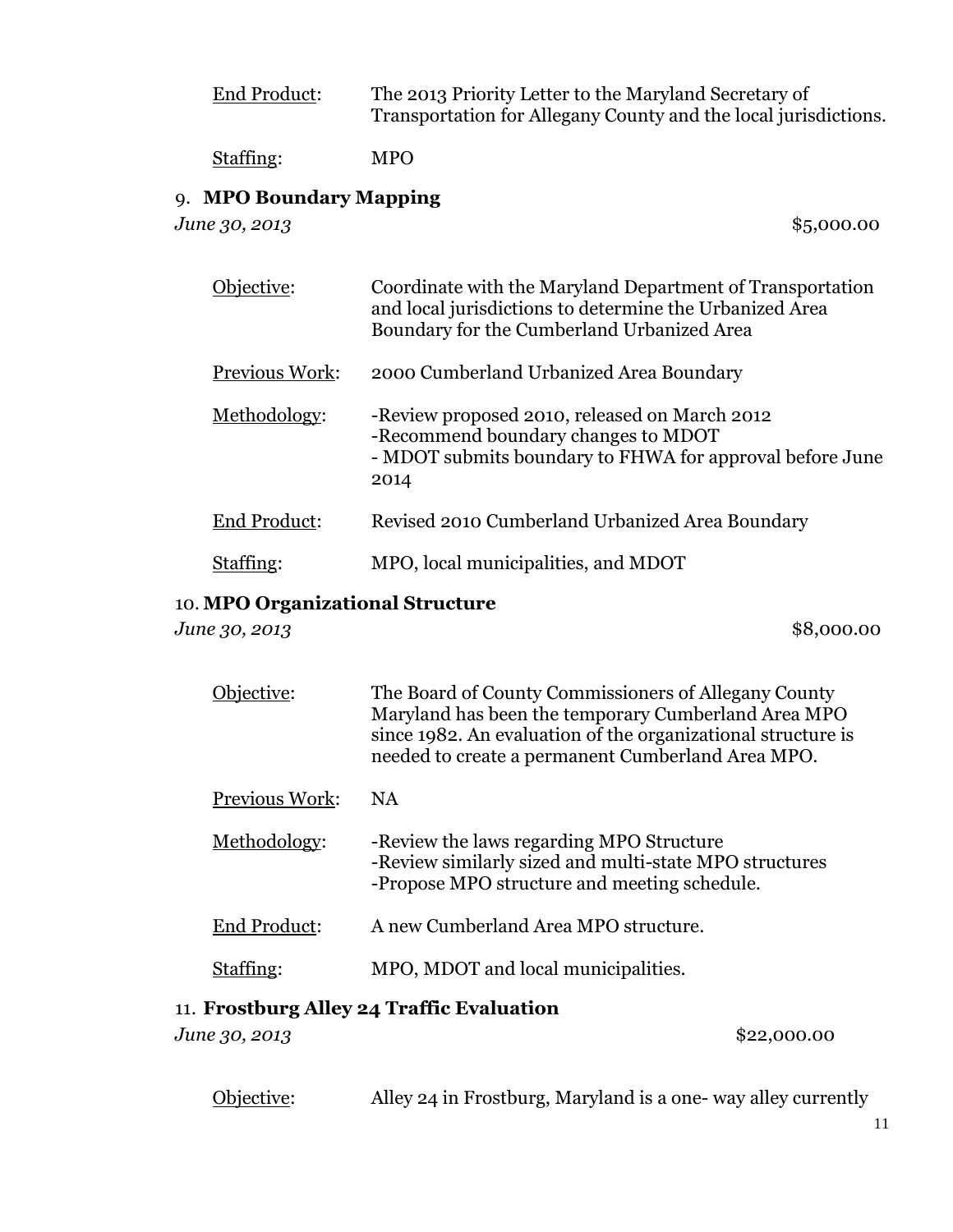|                | open for traffic traveling from Main Street to First Street. The<br>historic Prichard Building on the north side of the Alley was<br>destroyed by fire in 2009; the owners are restoring the<br>building with intentions of full occupancy, requiring a<br>pedestrian egress into the narrow Alley 24. The pedestrian and<br>vehicular traffic patterns are less than ideal on Alley 24, Uhl<br>Street, and First Street, and the situation needs to be evaluated<br>and alternative traffic and access recommendations will help<br>to the City of Frostburg improve the safety of Alley 24 and<br>connecting streets. |
|----------------|-------------------------------------------------------------------------------------------------------------------------------------------------------------------------------------------------------------------------------------------------------------------------------------------------------------------------------------------------------------------------------------------------------------------------------------------------------------------------------------------------------------------------------------------------------------------------------------------------------------------------|
| Previous Work: | Bennet and Brewer Associates Alley 24 alternatives from 2011.                                                                                                                                                                                                                                                                                                                                                                                                                                                                                                                                                           |
| Methodology:   | -Evaluation of current traffic and access patterns.<br>-Recommendation to the City for alternative access patterns<br>for Alley 24                                                                                                                                                                                                                                                                                                                                                                                                                                                                                      |
| End Product:   | A traffic plan with alternative traffic patterns for Alley 24 and<br>nearby streets.                                                                                                                                                                                                                                                                                                                                                                                                                                                                                                                                    |
| Staffing:      | MPO, City of Frostburg, and Consultants                                                                                                                                                                                                                                                                                                                                                                                                                                                                                                                                                                                 |